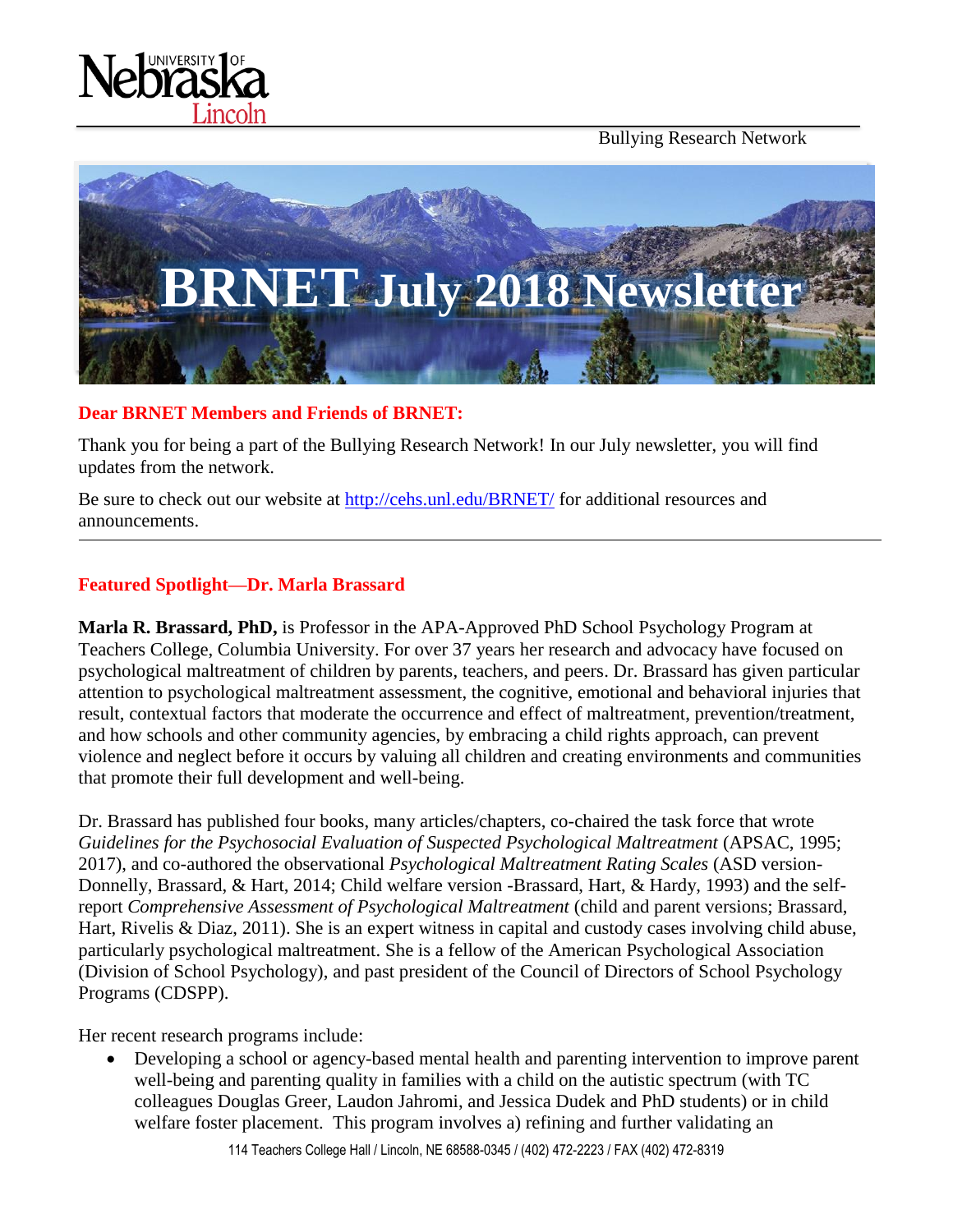observational rating system to provide a baseline and feedback to parents of preschool children in high stress contexts and b) relating the quality of observed parenting to parents' reports of their self-care, co-parent/social support, mental health, temperament, and their child's characteristics.

- Following 700+ students in the Columbia-Springfield study from  $6<sup>th</sup>$  grade into adulthood with a particular focus on the developmental outcomes of those exposed to ongoing parental psychological abuse and peer victimization.
- Conducting policy research on how psychological maltreatment is identified legally and addressed in practice.

Her broader research, development and service agenda is being reconfigured to be undertaken through the **Child Psychological Maltreatment Alliance (CPMA);** recently founded with longtime colleague Stuart Hart, Professor Emeritus of Indiana University Purdue University Indianapolis (IUPUI), through the joint partnership action of the NY Foundling, the American Professional Society on the Abuse of Children (APSAC), and the School Psychology Program of Columbia University. The CPMA mission is to be the world's primary resource center on child psychological maltreatment, its nature, and how to prevent it in ways that protect and promote psychological well-being. CPMA's main goal is to inform, guide and empower child caregiving and child services at all levels and sectors of society toward elimination of child psychological maltreatment and, in so doing, to advance the development, health and safety of children from birth to adult status.

To fulfill this purpose, the CPMA organizes and applies the evolving international knowledge on child psychological maltreatment to enlighten and advance interventions to reduce and eliminate its occurrence and its harm while fostering well-being. The major components of the CPMA program include the following:

- *The Child Psychological Maltreatment Data Base*: an archived, searchable online source of the historical, present, and emerging knowledge for the topic.
- *Child Psychological Maltreatment Standards*: a one-stop online source of international, national and instructive local definitions, indicators, benchmarks, and metrics to advance shared understanding and action
- *Child Psychological Maltreatment Research Enterprises*: a program of CPMII research and CPMII cooperation with researchers around the world to understand and eliminate child psychological maltreatment and its resulting harm; including an online information source on research initiatives led, facilitated, and/or encouraged by the CPMII
- *Child Psychological Maltreatment Training/Education Assistance*: an online, publication, and onsite system of certified programs to provide training and education to advance the psychological maltreatment interventions of professionals, para-professionals and lay public involved in the protection, health, education and development of children.
- *Child Psychological Maltreatment Consultation*: a program of expert consultation to provide guidance to child protection, health and education policy and practice leadership
- *Child Psychological Maltreatment Instrumentation*: a program of surveys, tests, and other tools for assessing the types and levels of psychological maltreatment occurring at individual and collective child levels (e.g., community, nation, specific population), its potential and established harm, and the effectiveness of psychological maltreatment preventive and corrective interventions, including related promotion of child well-being.

With the support of the Lilly Endowment, under the combined leadership of Dr. Brassard and Dr. Hart, CPMA will host a 3-day PM Summit of national and international experts in the fall of 2019 in Indianapolis to develop an agenda to identify, generate, and recommend priorities and provide guidance to achieve needed advances in research, law, policy, and practices to reduce/eliminate child psychological maltreatment in ways which will simultaneously promote child well-being.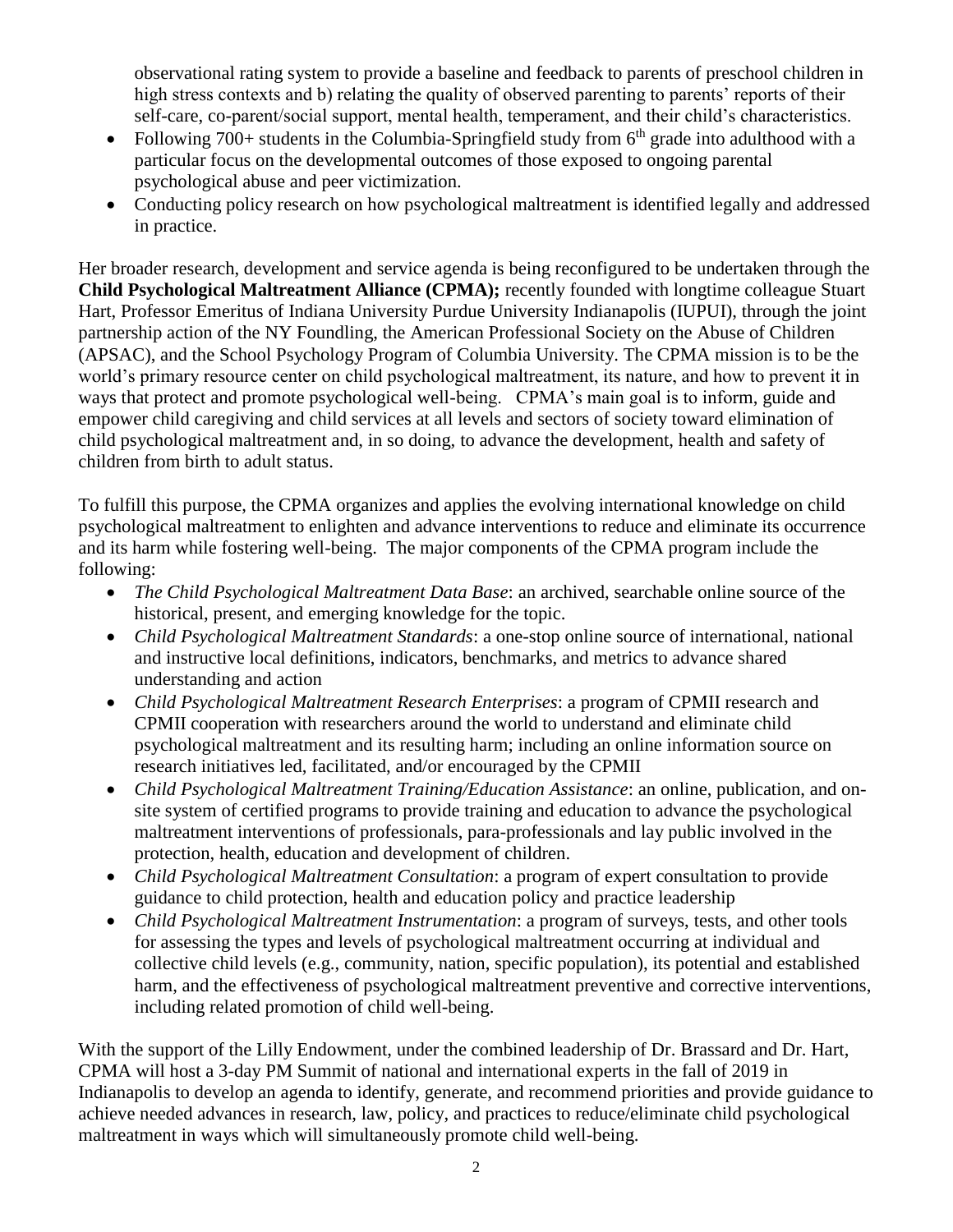#### Dr. Brassard's recent publications:

- Fiorvanti, C. M., & Brassard, M. R. (in press). Child protection. In B. Nastasi, S. N. Hart & S. Naser (Eds.), *International Handbook on School Psychology and Child Rights.* NY: Springer.
- Brassard, M. R., Hart, S. N., Baker, A. J. L., & Chiel, Z. A. (in press). Psychological maltreatment of children. *APSAC Monograph 1*, apsac.org.
- Hart, S. N., Brassard, M. R., Baker, A. J. L., & Chiel, Z. A. (2017). Psychological maltreatment of children. In J. Conte & B. Klika (Eds.), *The APSAC Handbook on Child Maltreatment: 4th Edition*. London: Sage Publications.
- Brassard, M. R., & Fiorvanti, C. M. (2015). School-based Child Abuse Prevention Programs. *Psychology in the Schools, 52*(1), 40-60*.* DOI:10.1002/pits.21811
- Fiorvanti, C. M., & Brassard, M. R. (2014). Advancing child protection through respecting children's rights: A shifting emphasis for school psychology. *School Psychology Review*, 43(4), 349-366.

Please send recommendations for potential BRNET members (i.e., faculty, researchers, and clinicians who are conducting research on bullying or related topics) to Drs. Shelley Hymel, Susan Swearer, or to [bullyresearchnet@gmail.com.](mailto:bullyresearchnet@gmail.com)

*If you have recently joined BRNET and have not yet provided your information, please send the following to [bullyresearchnet@gmail.com.](mailto:bullyresearchnet@gmail.com)*

- 1) contact information that can be posted on the website;
- 2) a brief biography of you and your work;
- 3) a list of current/ongoing projects in this area;
- 4) an annotated bibliography of your work in this area (i.e., full reference plus a few sentences about the work), and;
- 5) relevant web-based links you would like to share.

## **Friends of BRNET**

Friends of BRNET is a group of graduate students, administrators, parents, and individuals who are interested in learning more about the Bullying Research Network. Friends of BRNET receive our monthly e-newsletter. If you are interested in becoming a Friend of BRNET or want to refer someone to Friends of BRNET, please email Alia Noetzel, the BRNET Coordinator, at [bullyresearchnet@gmail.com](mailto:bullyresearchnet@gmail.com) with the following information: name, title, address, and email address.

## **BRNET Member Grant/Funding Announcements**

Receipt of funding facilitates the BRNET mission to conduct interdisciplinary research related to bullying and aggression, with particular attention being paid to the link between basic and applied research. Thus, the BRNET directors are excited to offer members a new opportunity to share grants (and other sources of funding) they have received for their research projects.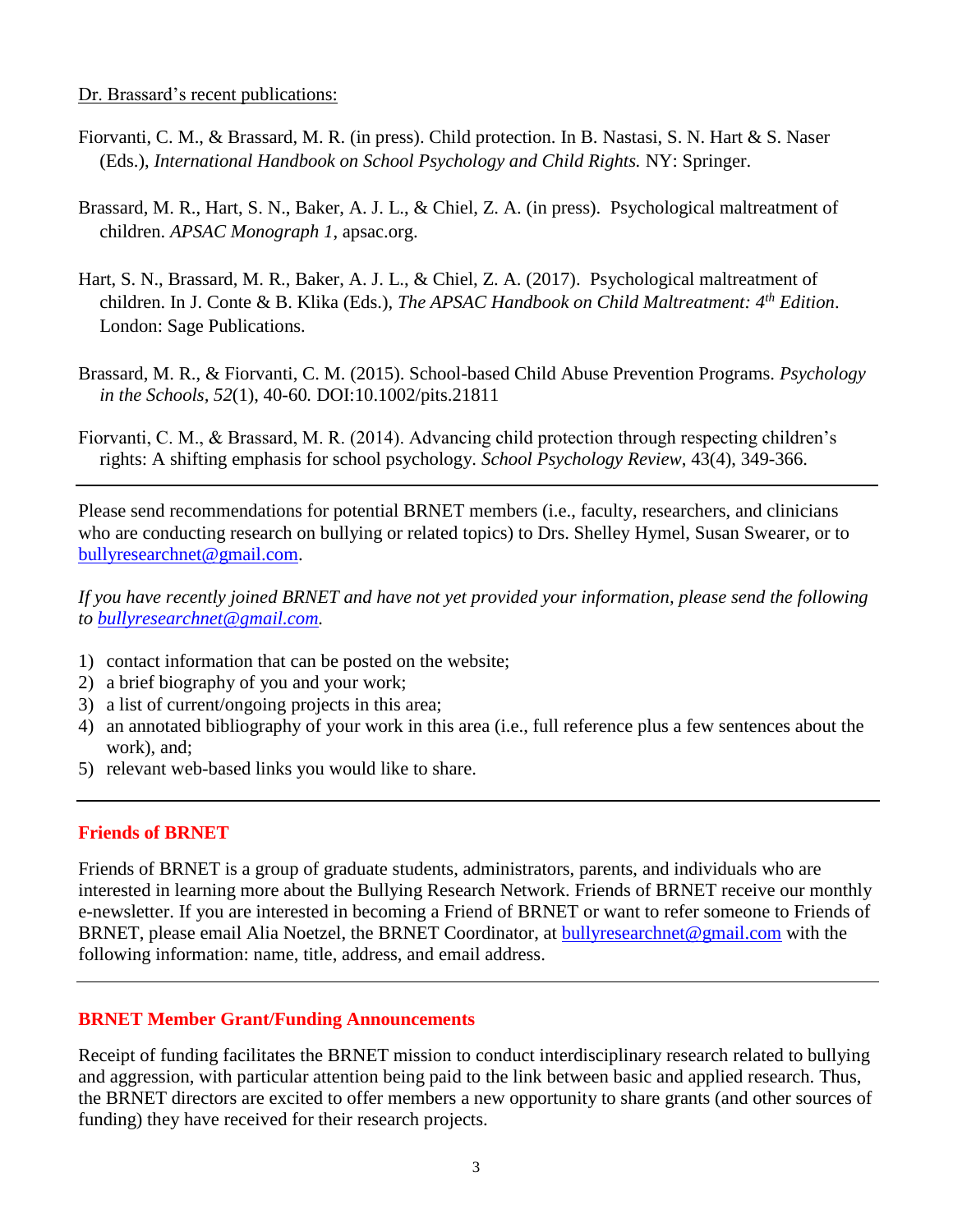Funding varies across countries and is not limited to federal grants. If you are interested in sharing your grants or funding with other BRNET members, please send an abstract of the research funding along with the funding source to [bullyresearchnet@gmail.com](mailto:bullyresearchnet@gmail.com) and we will post the information on our website.

# **BRNET MEMBER ANNOUNCEMENTS**

## **(1) Job Opening for Assistant Professor at Brock University**

The Department of Child and Youth Studies at Brock University invites applications for a probationary (tenure track) appointment at the rank of Assistant Professor, effective January 1, 2019. The position is subject to budgetary approval.

A scholar with a completed PhD in psychology or a related discipline within Social Sciences is preferred. The successful candidate must have a demonstrated record of successful research and teaching in one or more of these preferred areas in the contexts of children and/or youth: self-regulation, peer relationships, civility, temperament, social cognition, and/or aggression. Potential or demonstrated record in multi, inter or transdisciplinary scholarship will be an asset. Evidence of strong and innovative research methodology and teaching will be expected.

More details available at: https://brocku.ca/careers/posting/?id=2302.

## **(2) Several Papers of Interest by Dr. Tanrikulu and Colleagues**

Papers about bullying, cyberbullying, and school involvement in intervention were recently published and you might find them interesting. The articles are:

Tanrikulu, I. (2018). Teacher reports on early childhood bullying: how often, who, what, when and where. *Early Child Development and Care*, *1*, 1-13. doi:10.1080/03004430.2018.1479404 https://www.tandfonline.com/doi/abs/10.1080/03004430.2018.1479404

Tanrikulu, I. (2017). Cyberbullying prevention and intervention programs in schools: A systematic review. *School Psychology International*, *1*, 1-18. doi:10.1177/0143034317745721 http://journals.sagepub.com/doi/abs/10.1177/0143034317745721

Topcu, C., & Tanrikulu, I. (2017). Technological solutions for cyberbullying. In M. Campbell & S. Bauman (Eds.), *Reducing cyberbullying in schools, International evidence-based best practices* (pp. 33- 47). United Kingdom, Elsevier, Academic Press. https://doi.org/10.1016/B978-0-12-811423-0.00003-1 https://bit.ly/2kXpDT5

Topcu Uzer, Ç., & Tanrıkulu, İ. (2017). Cyberbullying prevention and intervention programs: A national systematic review. *Uludağ Üniversitesi Eğitim Fakültesi Dergisi [Uludag University, Journal of Faculty of Education]*, *30*(1), 1-17. http://dergipark.gov.tr/uefad/issue/29968/323367

## **(3) Paper of Interest by Drs. Huitsing and Monks**

In an early online open access publication in *Aggressive Behavior*, Drs. Huitsing and Monks investigated how victim-aggressor networks and defending networks in early childhood are interrelated. Their research shows that aggressors in early childhood defended other aggressors when sharing their targets of aggression, and the results further support the proposition that young aggressors are less strategic in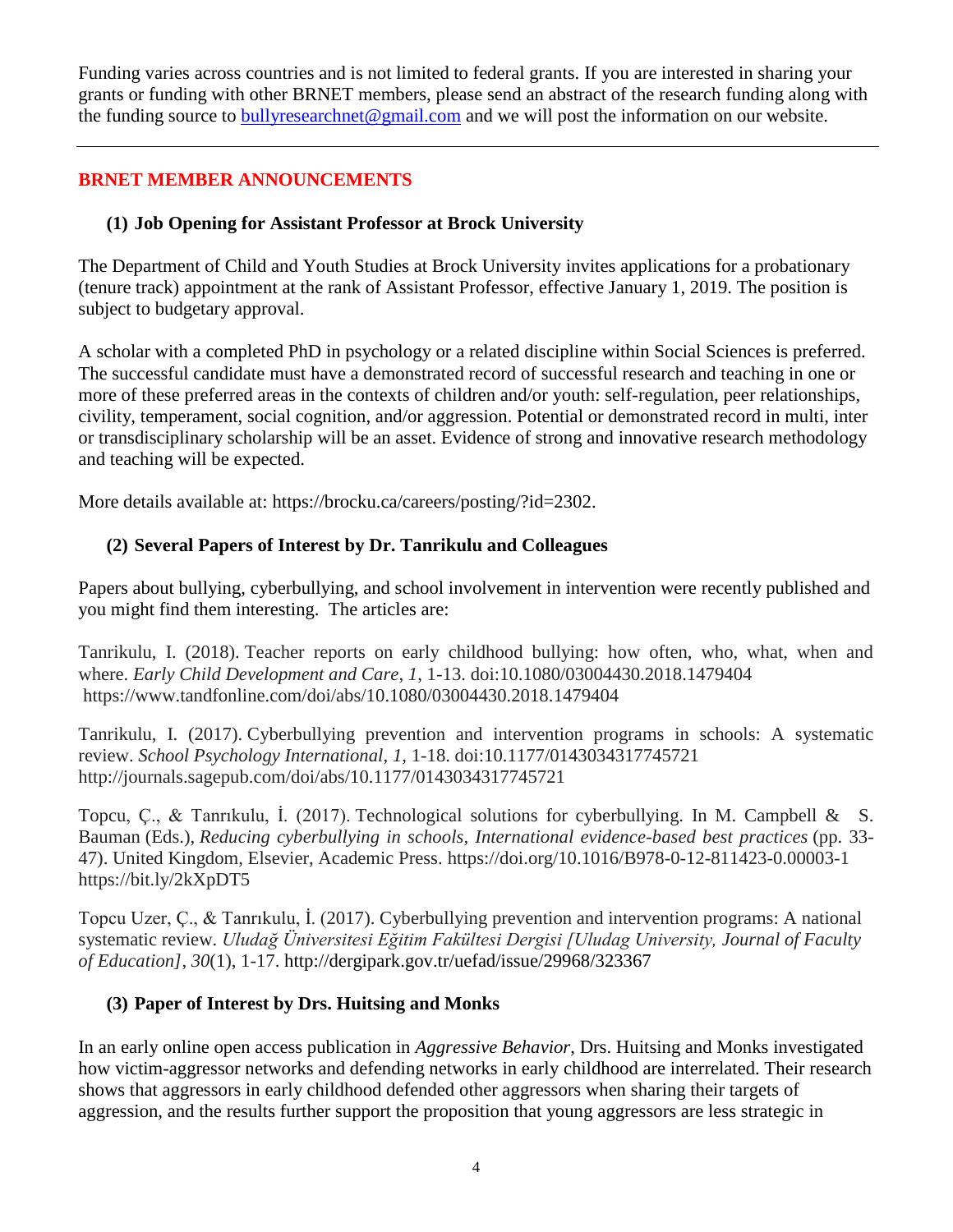targeting vulnerable victims than bullies in late childhood. See: https://onlinelibrary.wiley.com/doi/abs/10.1002/ab.21760

## **(4) "International Journal of Environmental Research and Public Health" Special Issue on Interventions to Reduce Bullying and Cyberbullying**

Apologies for any cross-listings.

The venue is a peer-reviewed, scientific journal that publishes articles and communications in the interdisciplinary area of environmental health sciences and public health. For detailed information about the journal, we refer you to [http://www.mdpi.com/journal/ijerph.](http://www.mdpi.com/journal/ijerph)

This Special Issue aims to document interventions against bullying, including cyberbullying, in schools or in other contexts. Besides being open to different contexts, we also welcome contributions from across the globe, including non-western countries. Failures are important and can be learnt from, as well as successes. The listed keywords suggest a few of many possibilities. Keywords: Bullying, Cyberbullying, Abuse, Harassment, Interventions, Schools, Colleges, Families, Residential homes, Workplace, Prisons, Armed forces, Resources, Victims, Perpetrators, Bullies, Bystanders.

Manuscripts should be submitted online at [www.mdpi.com](https://urldefense.proofpoint.com/v2/url?u=http-3A__www.mdpi.com_&d=DwMFAg&c=Cu5g146wZdoqVuKpTNsYHeFX_rg6kWhlkLF8Eft-wwo&r=cXoPjE5bhAYAw7UpUbU1OVNKQBjHq0uZTOrbgqFBDIg&m=810_TsHEn3jbrwALzp9RUWrCD-KRb_YI1ZJOtNmH_Yk&s=XWVwI2RZIjTS-_6guV1vVDEfgObo09h5NGZ3dtJbgao&e=) by registering and logging in to this website: https://susy.mdpi.com/user/login. Manuscripts can be submitted until the deadline. All papers will be peer-reviewed. Accepted papers will be published continuously in the journal (as soon as accepted) and will be listed together on the special issue website. Research articles, review articles as well as short communications are invited. For planned papers, a title and short abstract (about 100 words) can be sent to the Editorial Office for announcement on this website.

Submitted manuscripts should not have been published previously, nor be under consideration for publication elsewhere (except conference proceedings papers). All manuscripts are thoroughly refereed through a single-blind peer-review process. A guide for authors and other relevant information for submission of manuscripts is available on the Instructions for Authors page (http://www.mdpi.com/journal/ijerph/instructions). Submitted papers should be well formatted and use good English. Authors may use MDPI's English editing service prior to publication or during author revisions.

# **(5) New Journal! "International Journal of Bullying Prevention"**

Dr. James O'Higgins Norman is delighted to inform you that the new International Journal of Bullying Prevention has now been launched and is accepting papers for review and inclusion. The Journal will be the leading space in which international researchers in the field of bullying prevention and intervention

will be able to report on their research and as such we hope the journal will become a conduit for the international bullying research community. The first issue is slated for March 2019 and the journal will be published four times a year, with 5-6 articles in each issue.

IJBP will provide an interdisciplinary scholarly forum in which to publish current research on the causes, forms, and multiple contexts of bullying, as well as evolving best practices in identification, prevention, and intervention. The journal welcomes empirical, theoretical and review papers on a large variety of issues, populations, and domains. Since everyone is wanting to know what to do and what not to do, we also require authors

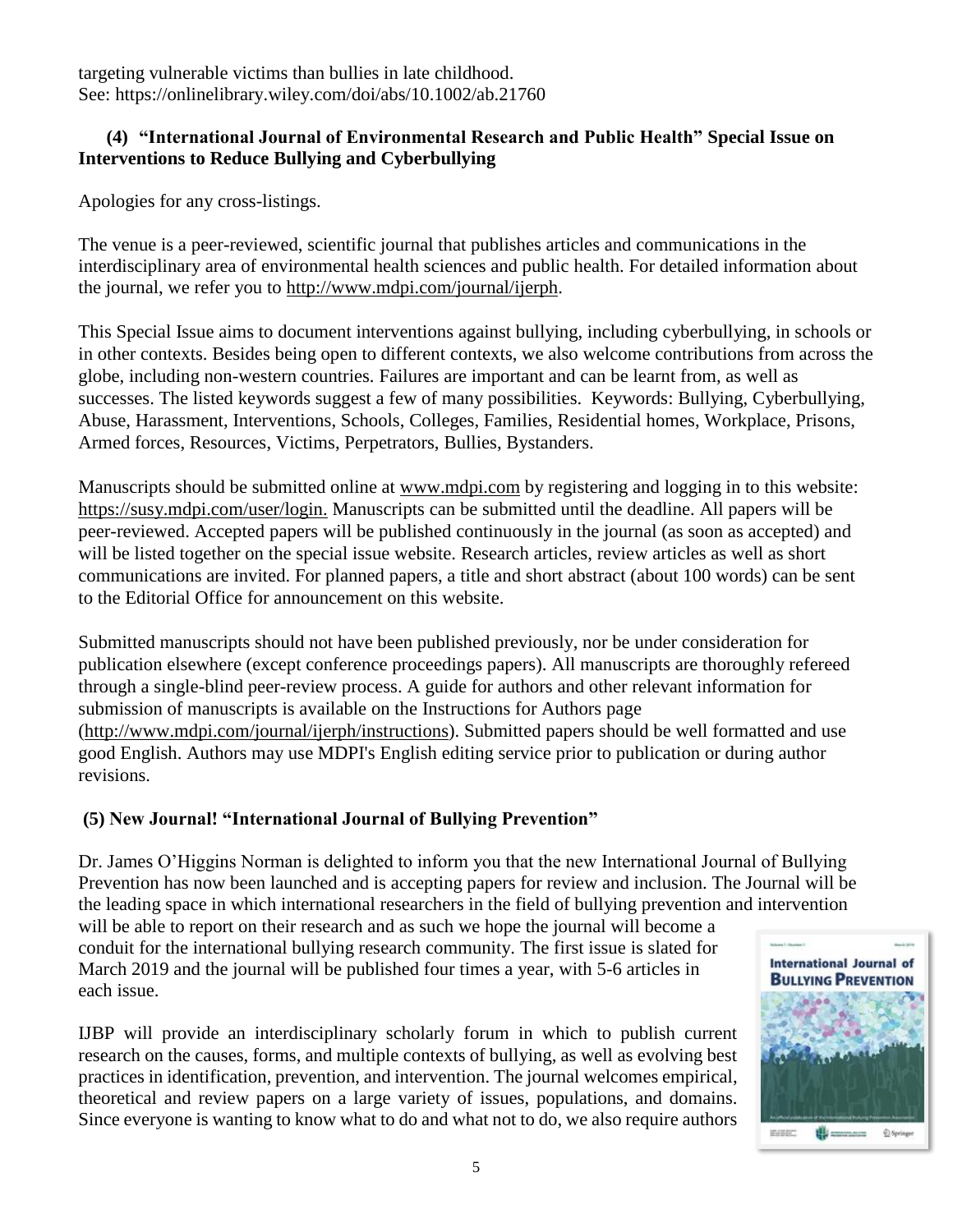to include meaningful relevant discussion on policy and actionable practice in schools, universities, communities, the workplace, and/or online.

The Editors-in-Chief will be Dr. Sameer Hindja and Dr. James O'Higgins Norman with an editorial board and a prestigious list of associate editors representing many years of experience in this field. The journal is published by Springer and is the official journal of the International Bullying Prevention Association. Further details on how to submit a paper for peer review can be found here:

https://www.springer.com/psychology/child+%26+school+psychology/journal/42380. Please consider using the journal and encourage your colleagues to!

To provide a little more specificity, we expect to receive papers on the following topics:

- Identification of important correlates, predictors, and outcome variables specific to bullying and cyberbullying
- Effective school- and community-based youth bullying prevention and interventions
- Effective workplace-based bullying prevention and interventions
- Effective cyberbullying prevention and interventions
- Methods for measuring key constructs in bullying prevention for use as prescriptive, descriptive, or outcome variables
- Evaluation of mediators and moderators of response to prevention and intervention methods
- Evaluation of outcomes of bullying prevention policy and programming
- Development and early evaluation of bullying interventions and preventions and treatment strategies
- Evaluation of web-based or app-specific cognitive and behavioral interventions to reduce bullying and cyberbullying
- Cross-cultural research on aggressors, targets, and interventions
- Meta-analyses
- Dissemination, training, and fidelity issues in bullying prevention, interventions, and treatment techniques
- Reviews of these topics that summarize and coalesce findings to inform next steps in research and practice

# **(5) "Evaluation of the Olweus Bullying Prevention Program: A Large Scale Study of U.S. Students in Grades 3-11" by Drs. Olweus, Limber, and Colleagues**

A recent study on the evaluation of the Olweus Bullying Prevention Program was recently accepted for publication in the Journal of School Psychology in August and it is now available online. You can access the article here: https://www.sciencedirect.com/science/article/pii/S0022440518300529 or you can find a copy attached to this email, courtesy of Dr. Olweus.

# **(6) New Papers and a Book Chapter by Dr. Veenstra and Colleagues**

Drs. Kaufman, Kretschmer, Huitsing, and Veenstra want to share their recently published article titled Why Does a Universal Anti-Bullying Program Not Help All Children? Explaining Persistent Victimization During an Intervention. Find the open access link here: https://link.springer.com/article/10.1007/s11121-018-0906-5

Veenstra, R., Dijkstra, J.K., & Kreager, D.A. (2018). Pathways, networks, and norms: A sociological perspective on peer research. In W.M. Bukowski, B. Laursen, & K.H. Rubin (eds.) *Handbook of peer interactions, relationships, and groups, 2nd edition (pp.45-63)*. New York: Guilford.